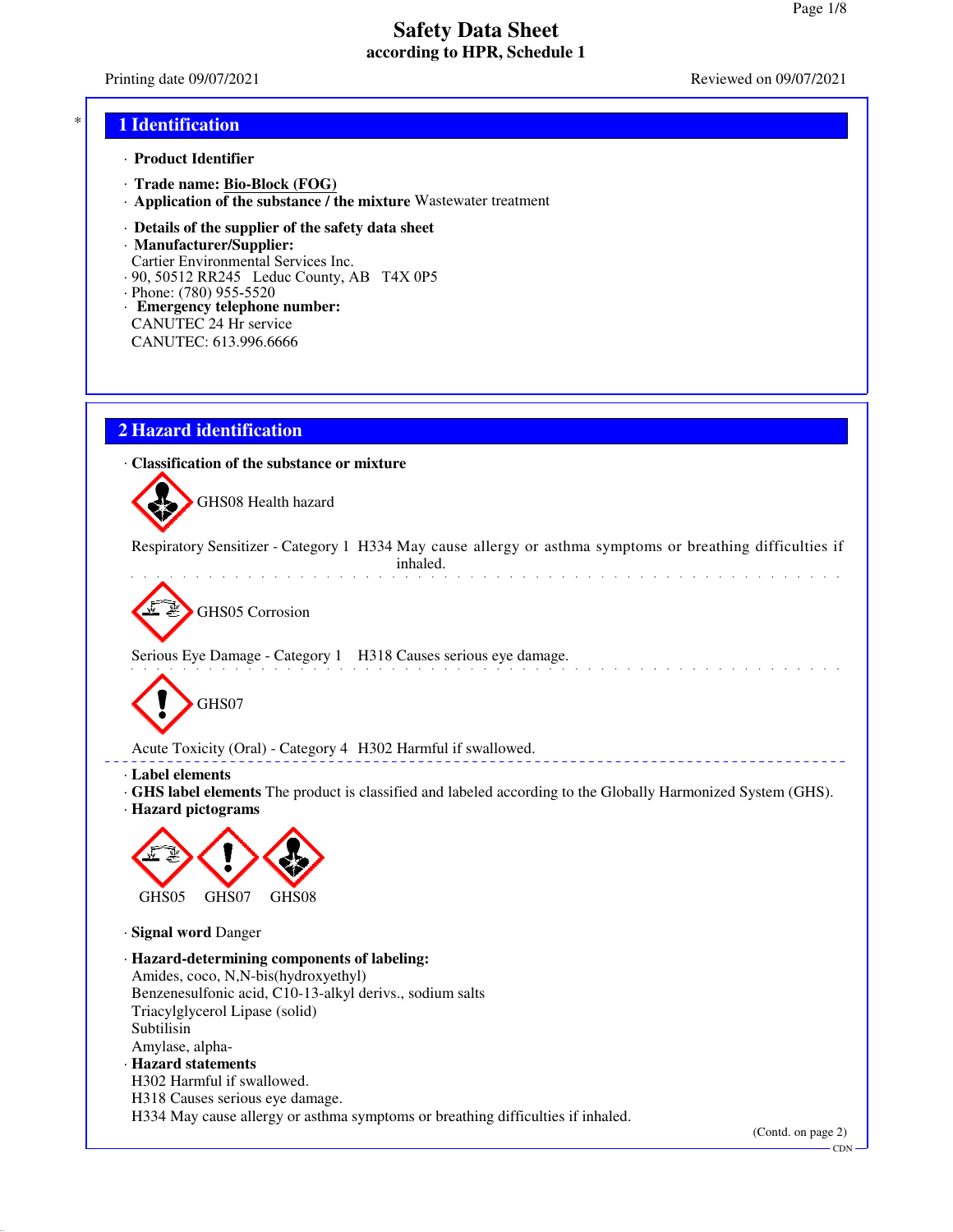Printing date 09/07/2021 **Reviewed on 09/07/2021** 

## **Trade name: Bio-Block (FOG)**

|                            | (Cont. of page $1$ )                                                                                          |
|----------------------------|---------------------------------------------------------------------------------------------------------------|
| · Precautionary statements |                                                                                                               |
| P <sub>261</sub>           | Avoid breathing dust/fume/gas/mist/vapours/spray.                                                             |
| P <sub>264</sub>           | Wash thoroughly after handling.                                                                               |
| P <sub>270</sub>           | Do not eat, drink or smoke when using this product.                                                           |
| P <sub>280</sub>           | Wear protective gloves/protective clothing/eye protection/face protection.                                    |
| P <sub>2</sub> 84          | [In case of inadequate ventilation] wear respiratory protection.                                              |
| $P301 + P312$              | If swallowed: Call a poison center/doctor if you feel unwell.                                                 |
| P330                       | Rinse mouth.                                                                                                  |
| P304+P340                  | IF INHALED: Remove person to fresh air and keep comfortable for breathing.                                    |
|                            | P305+P351+P338 IF IN EYES: Rinse cautiously with water for several minutes. Remove contact lenses, if present |
|                            | and easy to do. Continue rinsing.                                                                             |
| P310                       | Immediately call a poison center/doctor.                                                                      |
| P342+P311                  | If experiencing respiratory symptoms: Call a poison center/doctor.                                            |
| <b>P501</b>                | Dispose of contents/container in accordance with local/regional/national/international<br>regulations.        |

## **3 Composition/Information on ingredients**

#### · **Chemical characterization: Mixtures**

· **Description:** Mixture of the substances listed below with nonhazardous additions.

| · Dangerous components: |                                                                     |                          |
|-------------------------|---------------------------------------------------------------------|--------------------------|
|                         | 68603-42-9 Amides, coco, N,N-bis(hydroxyethyl)                      | $\geq$ 5-<10% w/w *      |
|                         | 68411-30-3 Benzenesulfonic acid, C10-13-alkyl derivs., sodium salts | $\geq$ 3-<5% w/w *       |
|                         | 68131-39-5 Alcohols, C12-15, ethoxylated                            | $1-5\%$ w/w $*$          |
|                         | 12179-04-3 borax pentahydrate                                       | $1-5\%$ w/w $*$          |
|                         | Triacylglycerol Lipase (solid)                                      | ≥0.1-<1% w/w $*$         |
| $9014-01-1$ Subtilisin  |                                                                     | $≥0.1 - 1\%$ w/w $*$     |
|                         | 9000-90-2 Amylase, alpha-                                           | $\geq 0.1 - 1\%$ w/w $*$ |

\* Actual concentration ranges are withheld as a trade secret.

#### · **Additional information**

The specific chemical identity and/or exact percentage composition has been withheld as a trade secret. For the wording of the listed hazard phrases refer to section 16.

### **4 First-aid measures**

#### · **Description of first aid measures**

· **General information**

Symptoms of poisoning may even occur after several hours; therefore medical observation for at least 48 hours after the accident.

- · **After inhalation** Supply fresh air; consult doctor in case of complaints.
- · **After skin contact**
- Immediately wash with water and soap and rinse thoroughly.
- If skin irritation continues, consult a doctor.
- · **After eye contact** Rinse opened eye for several minutes under running water. Then consult a doctor.
- · **After swallowing** Immediately call a doctor.
- · **Information for doctor** Show this safety data sheet to the doctor in attendance.
- · **Most important symptoms and effects, both acute and delayed**
- The symptoms and effects are as expected from the hazards shown in section 2. No specific product related symptoms are known.

No further relevant information available.

(Cont. on page 3)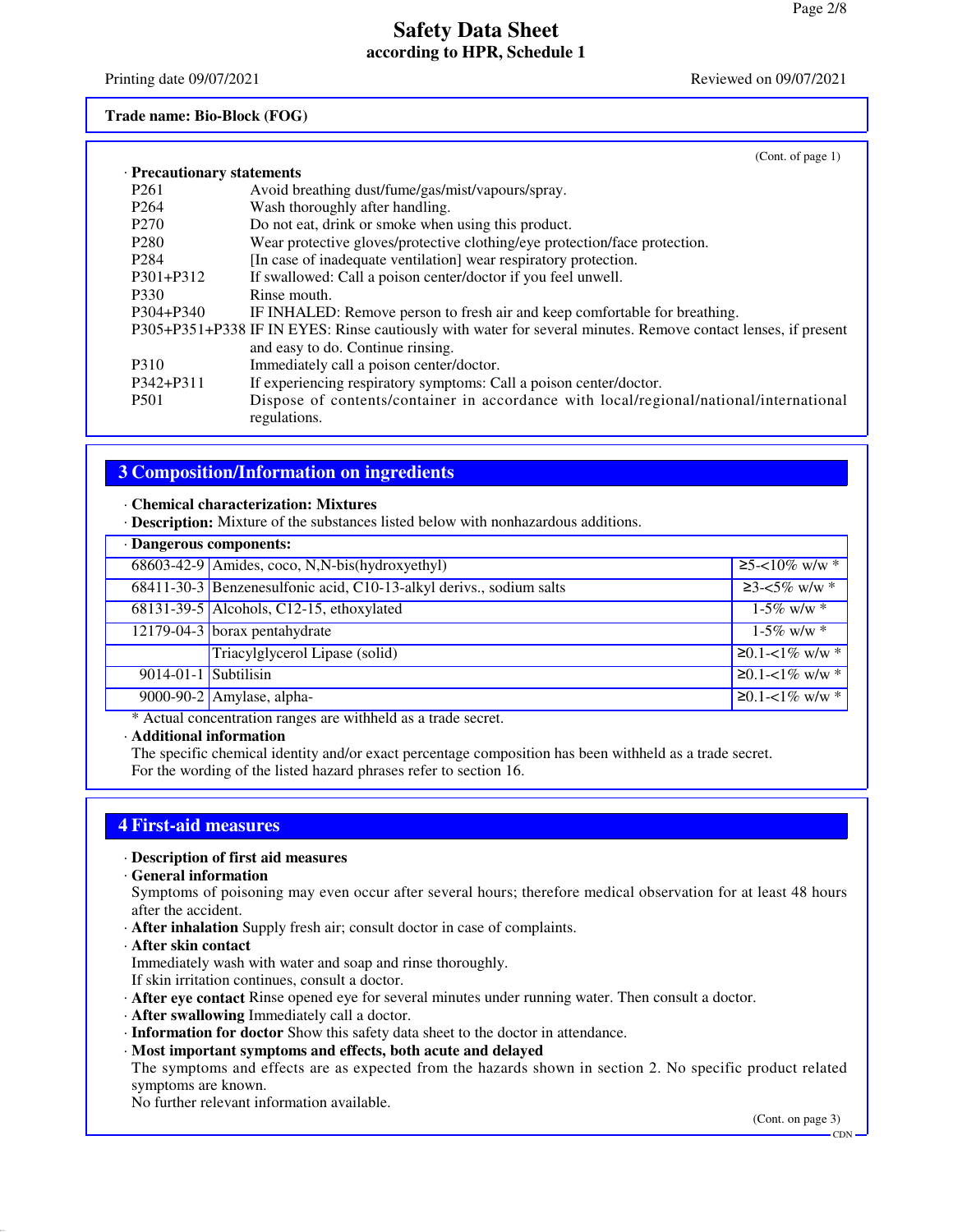Printing date 09/07/2021 **Reviewed on 09/07/2021** 

#### **Trade name: Bio-Block (FOG)**

#### · **Indication of any immediate medical attention and special treatment needed** No further relevant information available.

### **5 Fire-fighting measures**

- · **Extinguishing media**
- · **Suitable extinguishing agents**

CO2, extinguishing powder or water spray. Fight larger fires with water spray or alcohol resistant foam.

- · **Special hazards arising from the substance or mixture** No further relevant information available.
- · **Advice for firefighters** Self-contained breathing apparatus
- · **Protective equipment:**

Wear self-contained respiratory protective device. Wear fully protective suit.

### **6 Accidental release measures**

· **Personal precautions, protective equipment and emergency procedures**



Wear protective equipment. Keep unprotected persons away.

Ensure adequate ventilation

- · **Environmental precautions:** No special measures required.
- · **Methods and material for containment and cleaning up:** Use neutralizing agent.

Dispose contaminated material as waste according to item 13.

Pick up mechanically.

Ensure adequate ventilation.

· **Reference to other sections**

See Section 7 for information on safe handling

See Section 8 for information on personal protection equipment.

See Section 13 for disposal information.

## **7 Handling and storage**

- · **Handling**
- · **Precautions for safe handling**

Store in cool, dry place in tightly closed receptacles.

- Ensure good ventilation/exhaustion at the workplace.
- · **Information about protection against explosions and fires:** No special measures required.
- · **Conditions for safe storage, including any incompatibilities**

· **Storage**

- · **Requirements to be met by storerooms and receptacles:** No special requirements.
- · **Information about storage in one common storage facility:** Store away from foodstuffs.
- · **Further information about storage conditions:** None.
- · **Storage class** 11
- · **Specific end use(s)** No further relevant information available.

(Cont. on page 4)

CDN

<sup>(</sup>Cont. of page 2)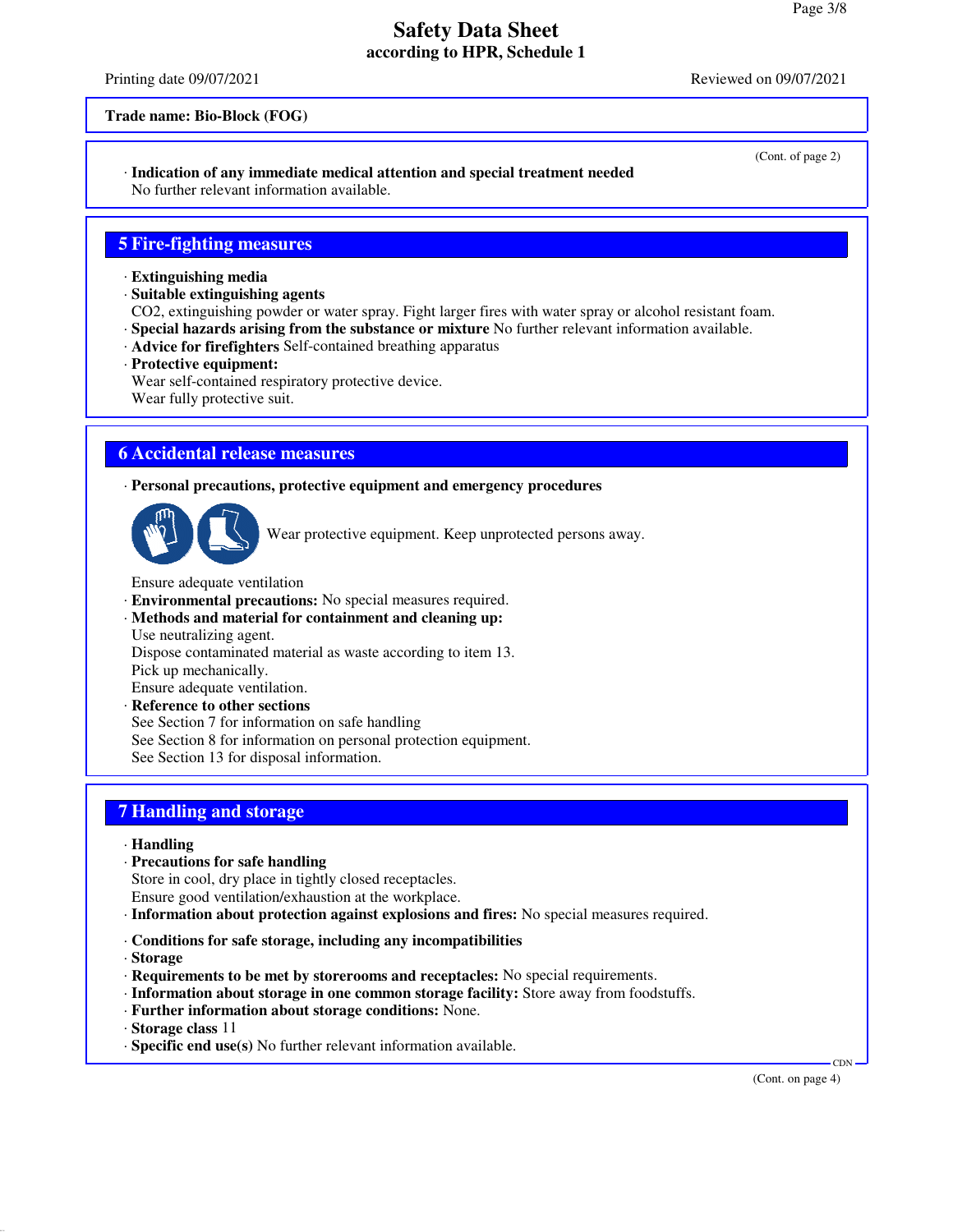Printing date 09/07/2021 Reviewed on 09/07/2021

#### **Trade name: Bio-Block (FOG)**

(Cont. of page 3)

 $-CDN -$ 

٦

| Components with limit values that require monitoring at the workplace:<br>12179-04-3 borax pentahydrate $(1-5\%)$<br>EL STEL: $6$ mg/m <sup>3</sup><br>TWA: $2 \text{ mg/m}^3$<br>EV STEL: $6 \text{ mg/m}^3$<br>TWA: $2 \text{ mg/m}^3$<br>9014-01-1 Subtilisin $(20.1 - 1\%)$<br>EL $\sqrt{\text{ceiling}: 0.00006 \text{ mg/m}^3}$<br>S(R)<br>EV Ceiling: $0.00006$ mg/m <sup>3</sup><br>· Additional information: The lists that were valid during the creation were used as basis.<br>· Exposure controls Use local exhaust ventilation to control airborne concentrations below exposure limits.<br>· Personal protective equipment<br>· General protective and hygienic measures<br>Wash hands before breaks and at the end of work.<br>Avoid contact with the eyes and skin.<br>· Breathing equipment:<br>Use suitable respiratory protective device in case of insufficient ventilation.<br>Use respirators and components tested and approved under appropriate government standards such as NIOSH<br>(US) or CEN (EU). To determine the appropriate type of respiratory protection that should be used, a hazard<br>assessment should be performed prior to using the product. Environmental conditions such as ventilation and other<br>contaminants may affect the type of respiratory protection that is chosen.<br>Refer to CSA Standard Z94.4 for "Selection, Use and Care of Respirators".<br>· Protection of hands:<br>Protective gloves<br>The glove material has to be impermeable and resistant to the product/ the substance/ the preparation.<br>Selection of the glove material on consideration of the penetration times, rates of diffusion and the degradation<br>· Penetration time of glove material<br>The exact break through time has to be found out by the manufacturer of the protective gloves and has to be<br>observed.<br>· Protective Gloves I.E., Nitrile, Viton, Neoprene<br>· Eye protection: Tightly sealed goggles.<br>· Body protection: Protective work clothing.<br>· Information on basic physical and chemical properties<br><b>General Information</b><br>· Appearance:<br>Solid.<br>Form:<br>Pink<br>Color:<br>Characteristic | · Control parameters |  |
|-----------------------------------------------------------------------------------------------------------------------------------------------------------------------------------------------------------------------------------------------------------------------------------------------------------------------------------------------------------------------------------------------------------------------------------------------------------------------------------------------------------------------------------------------------------------------------------------------------------------------------------------------------------------------------------------------------------------------------------------------------------------------------------------------------------------------------------------------------------------------------------------------------------------------------------------------------------------------------------------------------------------------------------------------------------------------------------------------------------------------------------------------------------------------------------------------------------------------------------------------------------------------------------------------------------------------------------------------------------------------------------------------------------------------------------------------------------------------------------------------------------------------------------------------------------------------------------------------------------------------------------------------------------------------------------------------------------------------------------------------------------------------------------------------------------------------------------------------------------------------------------------------------------------------------------------------------------------------------------------------------------------------------------------------------------------------------------------------------------------------------------------------------------------------------------|----------------------|--|
|                                                                                                                                                                                                                                                                                                                                                                                                                                                                                                                                                                                                                                                                                                                                                                                                                                                                                                                                                                                                                                                                                                                                                                                                                                                                                                                                                                                                                                                                                                                                                                                                                                                                                                                                                                                                                                                                                                                                                                                                                                                                                                                                                                                   |                      |  |
|                                                                                                                                                                                                                                                                                                                                                                                                                                                                                                                                                                                                                                                                                                                                                                                                                                                                                                                                                                                                                                                                                                                                                                                                                                                                                                                                                                                                                                                                                                                                                                                                                                                                                                                                                                                                                                                                                                                                                                                                                                                                                                                                                                                   |                      |  |
|                                                                                                                                                                                                                                                                                                                                                                                                                                                                                                                                                                                                                                                                                                                                                                                                                                                                                                                                                                                                                                                                                                                                                                                                                                                                                                                                                                                                                                                                                                                                                                                                                                                                                                                                                                                                                                                                                                                                                                                                                                                                                                                                                                                   |                      |  |
|                                                                                                                                                                                                                                                                                                                                                                                                                                                                                                                                                                                                                                                                                                                                                                                                                                                                                                                                                                                                                                                                                                                                                                                                                                                                                                                                                                                                                                                                                                                                                                                                                                                                                                                                                                                                                                                                                                                                                                                                                                                                                                                                                                                   |                      |  |
|                                                                                                                                                                                                                                                                                                                                                                                                                                                                                                                                                                                                                                                                                                                                                                                                                                                                                                                                                                                                                                                                                                                                                                                                                                                                                                                                                                                                                                                                                                                                                                                                                                                                                                                                                                                                                                                                                                                                                                                                                                                                                                                                                                                   |                      |  |
|                                                                                                                                                                                                                                                                                                                                                                                                                                                                                                                                                                                                                                                                                                                                                                                                                                                                                                                                                                                                                                                                                                                                                                                                                                                                                                                                                                                                                                                                                                                                                                                                                                                                                                                                                                                                                                                                                                                                                                                                                                                                                                                                                                                   |                      |  |
|                                                                                                                                                                                                                                                                                                                                                                                                                                                                                                                                                                                                                                                                                                                                                                                                                                                                                                                                                                                                                                                                                                                                                                                                                                                                                                                                                                                                                                                                                                                                                                                                                                                                                                                                                                                                                                                                                                                                                                                                                                                                                                                                                                                   |                      |  |
|                                                                                                                                                                                                                                                                                                                                                                                                                                                                                                                                                                                                                                                                                                                                                                                                                                                                                                                                                                                                                                                                                                                                                                                                                                                                                                                                                                                                                                                                                                                                                                                                                                                                                                                                                                                                                                                                                                                                                                                                                                                                                                                                                                                   |                      |  |
|                                                                                                                                                                                                                                                                                                                                                                                                                                                                                                                                                                                                                                                                                                                                                                                                                                                                                                                                                                                                                                                                                                                                                                                                                                                                                                                                                                                                                                                                                                                                                                                                                                                                                                                                                                                                                                                                                                                                                                                                                                                                                                                                                                                   |                      |  |
|                                                                                                                                                                                                                                                                                                                                                                                                                                                                                                                                                                                                                                                                                                                                                                                                                                                                                                                                                                                                                                                                                                                                                                                                                                                                                                                                                                                                                                                                                                                                                                                                                                                                                                                                                                                                                                                                                                                                                                                                                                                                                                                                                                                   |                      |  |
|                                                                                                                                                                                                                                                                                                                                                                                                                                                                                                                                                                                                                                                                                                                                                                                                                                                                                                                                                                                                                                                                                                                                                                                                                                                                                                                                                                                                                                                                                                                                                                                                                                                                                                                                                                                                                                                                                                                                                                                                                                                                                                                                                                                   |                      |  |
|                                                                                                                                                                                                                                                                                                                                                                                                                                                                                                                                                                                                                                                                                                                                                                                                                                                                                                                                                                                                                                                                                                                                                                                                                                                                                                                                                                                                                                                                                                                                                                                                                                                                                                                                                                                                                                                                                                                                                                                                                                                                                                                                                                                   |                      |  |
|                                                                                                                                                                                                                                                                                                                                                                                                                                                                                                                                                                                                                                                                                                                                                                                                                                                                                                                                                                                                                                                                                                                                                                                                                                                                                                                                                                                                                                                                                                                                                                                                                                                                                                                                                                                                                                                                                                                                                                                                                                                                                                                                                                                   |                      |  |
|                                                                                                                                                                                                                                                                                                                                                                                                                                                                                                                                                                                                                                                                                                                                                                                                                                                                                                                                                                                                                                                                                                                                                                                                                                                                                                                                                                                                                                                                                                                                                                                                                                                                                                                                                                                                                                                                                                                                                                                                                                                                                                                                                                                   |                      |  |
|                                                                                                                                                                                                                                                                                                                                                                                                                                                                                                                                                                                                                                                                                                                                                                                                                                                                                                                                                                                                                                                                                                                                                                                                                                                                                                                                                                                                                                                                                                                                                                                                                                                                                                                                                                                                                                                                                                                                                                                                                                                                                                                                                                                   |                      |  |
|                                                                                                                                                                                                                                                                                                                                                                                                                                                                                                                                                                                                                                                                                                                                                                                                                                                                                                                                                                                                                                                                                                                                                                                                                                                                                                                                                                                                                                                                                                                                                                                                                                                                                                                                                                                                                                                                                                                                                                                                                                                                                                                                                                                   |                      |  |
|                                                                                                                                                                                                                                                                                                                                                                                                                                                                                                                                                                                                                                                                                                                                                                                                                                                                                                                                                                                                                                                                                                                                                                                                                                                                                                                                                                                                                                                                                                                                                                                                                                                                                                                                                                                                                                                                                                                                                                                                                                                                                                                                                                                   |                      |  |
| <b>9 Physical and chemical properties</b>                                                                                                                                                                                                                                                                                                                                                                                                                                                                                                                                                                                                                                                                                                                                                                                                                                                                                                                                                                                                                                                                                                                                                                                                                                                                                                                                                                                                                                                                                                                                                                                                                                                                                                                                                                                                                                                                                                                                                                                                                                                                                                                                         |                      |  |
|                                                                                                                                                                                                                                                                                                                                                                                                                                                                                                                                                                                                                                                                                                                                                                                                                                                                                                                                                                                                                                                                                                                                                                                                                                                                                                                                                                                                                                                                                                                                                                                                                                                                                                                                                                                                                                                                                                                                                                                                                                                                                                                                                                                   |                      |  |
|                                                                                                                                                                                                                                                                                                                                                                                                                                                                                                                                                                                                                                                                                                                                                                                                                                                                                                                                                                                                                                                                                                                                                                                                                                                                                                                                                                                                                                                                                                                                                                                                                                                                                                                                                                                                                                                                                                                                                                                                                                                                                                                                                                                   |                      |  |
|                                                                                                                                                                                                                                                                                                                                                                                                                                                                                                                                                                                                                                                                                                                                                                                                                                                                                                                                                                                                                                                                                                                                                                                                                                                                                                                                                                                                                                                                                                                                                                                                                                                                                                                                                                                                                                                                                                                                                                                                                                                                                                                                                                                   |                      |  |
|                                                                                                                                                                                                                                                                                                                                                                                                                                                                                                                                                                                                                                                                                                                                                                                                                                                                                                                                                                                                                                                                                                                                                                                                                                                                                                                                                                                                                                                                                                                                                                                                                                                                                                                                                                                                                                                                                                                                                                                                                                                                                                                                                                                   |                      |  |
|                                                                                                                                                                                                                                                                                                                                                                                                                                                                                                                                                                                                                                                                                                                                                                                                                                                                                                                                                                                                                                                                                                                                                                                                                                                                                                                                                                                                                                                                                                                                                                                                                                                                                                                                                                                                                                                                                                                                                                                                                                                                                                                                                                                   |                      |  |
|                                                                                                                                                                                                                                                                                                                                                                                                                                                                                                                                                                                                                                                                                                                                                                                                                                                                                                                                                                                                                                                                                                                                                                                                                                                                                                                                                                                                                                                                                                                                                                                                                                                                                                                                                                                                                                                                                                                                                                                                                                                                                                                                                                                   |                      |  |
|                                                                                                                                                                                                                                                                                                                                                                                                                                                                                                                                                                                                                                                                                                                                                                                                                                                                                                                                                                                                                                                                                                                                                                                                                                                                                                                                                                                                                                                                                                                                                                                                                                                                                                                                                                                                                                                                                                                                                                                                                                                                                                                                                                                   |                      |  |
|                                                                                                                                                                                                                                                                                                                                                                                                                                                                                                                                                                                                                                                                                                                                                                                                                                                                                                                                                                                                                                                                                                                                                                                                                                                                                                                                                                                                                                                                                                                                                                                                                                                                                                                                                                                                                                                                                                                                                                                                                                                                                                                                                                                   |                      |  |
|                                                                                                                                                                                                                                                                                                                                                                                                                                                                                                                                                                                                                                                                                                                                                                                                                                                                                                                                                                                                                                                                                                                                                                                                                                                                                                                                                                                                                                                                                                                                                                                                                                                                                                                                                                                                                                                                                                                                                                                                                                                                                                                                                                                   |                      |  |
|                                                                                                                                                                                                                                                                                                                                                                                                                                                                                                                                                                                                                                                                                                                                                                                                                                                                                                                                                                                                                                                                                                                                                                                                                                                                                                                                                                                                                                                                                                                                                                                                                                                                                                                                                                                                                                                                                                                                                                                                                                                                                                                                                                                   |                      |  |
|                                                                                                                                                                                                                                                                                                                                                                                                                                                                                                                                                                                                                                                                                                                                                                                                                                                                                                                                                                                                                                                                                                                                                                                                                                                                                                                                                                                                                                                                                                                                                                                                                                                                                                                                                                                                                                                                                                                                                                                                                                                                                                                                                                                   |                      |  |
|                                                                                                                                                                                                                                                                                                                                                                                                                                                                                                                                                                                                                                                                                                                                                                                                                                                                                                                                                                                                                                                                                                                                                                                                                                                                                                                                                                                                                                                                                                                                                                                                                                                                                                                                                                                                                                                                                                                                                                                                                                                                                                                                                                                   |                      |  |
|                                                                                                                                                                                                                                                                                                                                                                                                                                                                                                                                                                                                                                                                                                                                                                                                                                                                                                                                                                                                                                                                                                                                                                                                                                                                                                                                                                                                                                                                                                                                                                                                                                                                                                                                                                                                                                                                                                                                                                                                                                                                                                                                                                                   |                      |  |
|                                                                                                                                                                                                                                                                                                                                                                                                                                                                                                                                                                                                                                                                                                                                                                                                                                                                                                                                                                                                                                                                                                                                                                                                                                                                                                                                                                                                                                                                                                                                                                                                                                                                                                                                                                                                                                                                                                                                                                                                                                                                                                                                                                                   |                      |  |
|                                                                                                                                                                                                                                                                                                                                                                                                                                                                                                                                                                                                                                                                                                                                                                                                                                                                                                                                                                                                                                                                                                                                                                                                                                                                                                                                                                                                                                                                                                                                                                                                                                                                                                                                                                                                                                                                                                                                                                                                                                                                                                                                                                                   |                      |  |
| (Cont. on page 5)                                                                                                                                                                                                                                                                                                                                                                                                                                                                                                                                                                                                                                                                                                                                                                                                                                                                                                                                                                                                                                                                                                                                                                                                                                                                                                                                                                                                                                                                                                                                                                                                                                                                                                                                                                                                                                                                                                                                                                                                                                                                                                                                                                 |                      |  |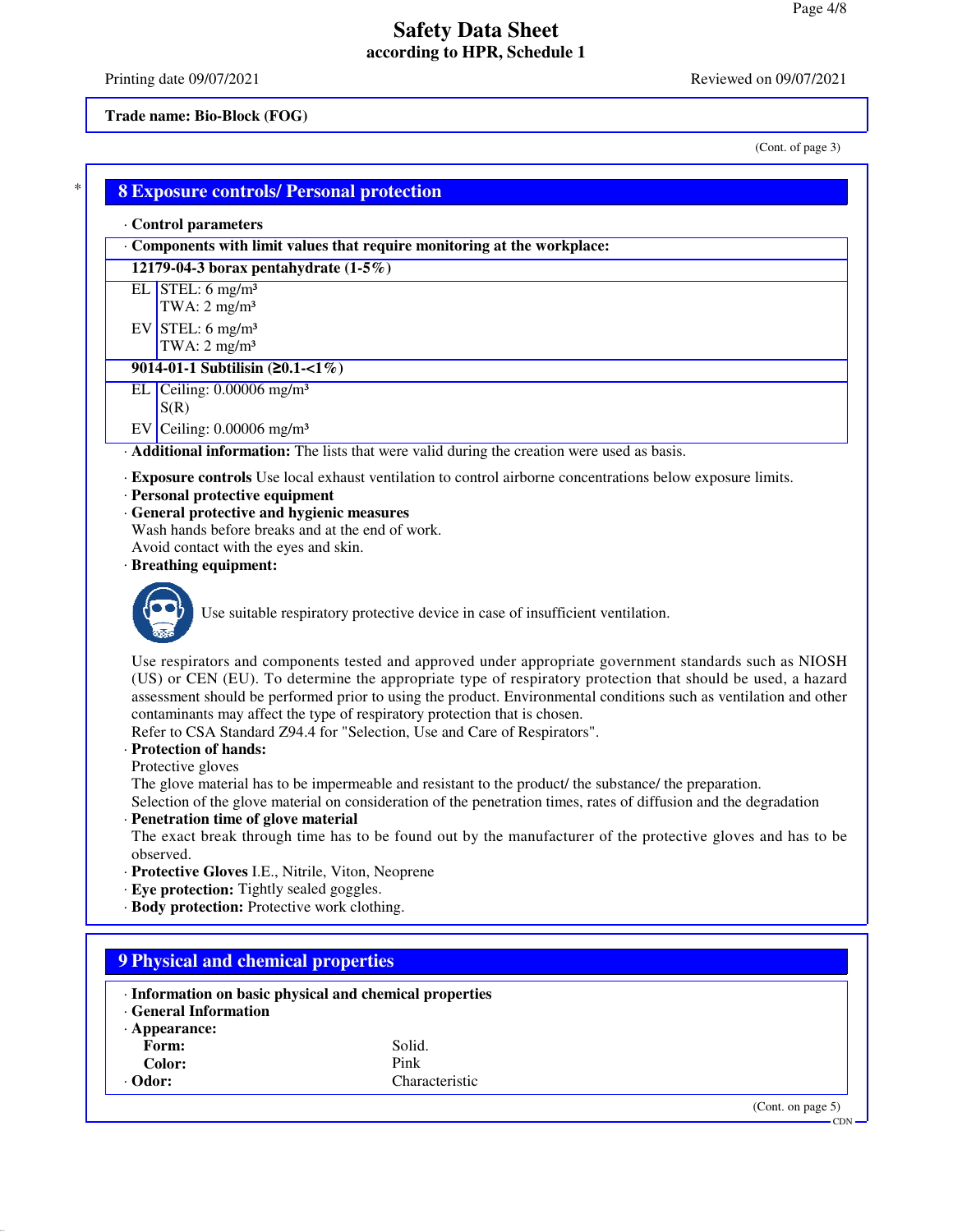Printing date 09/07/2021 **Reviewed on 09/07/2021** 

#### **Trade name: Bio-Block (FOG)**

|                                                                                                     | (Cont. of page 4)                                                                                             |
|-----------------------------------------------------------------------------------------------------|---------------------------------------------------------------------------------------------------------------|
| · Odor threshold:                                                                                   | Not determined.                                                                                               |
| · pH-value:                                                                                         | Not applicable.                                                                                               |
| · Change in condition<br><b>Melting point/Melting range:</b><br><b>Boiling point/Boiling range:</b> | undetermined<br>100 °C                                                                                        |
| · Flash point:                                                                                      | 94 °C                                                                                                         |
| · Flammability (solid, gaseous)                                                                     | Not determined.                                                                                               |
| · Decomposition temperature:                                                                        | Not determined.                                                                                               |
| $\cdot$ Auto igniting:                                                                              | Product is not selfigniting.                                                                                  |
| · Danger of explosion:                                                                              | Product does not present an explosion hazard.                                                                 |
| · Explosion limits:<br>Lower:<br><b>Upper:</b>                                                      | Not determined.<br>Not determined.                                                                            |
| · Vapor pressure at 20 °C:                                                                          | 23 hPa                                                                                                        |
| · Density:<br>· Relative density<br>· Vapor density<br>· Evaporation rate                           | Not determined<br>Not determined.<br>Not applicable.<br>Not applicable.                                       |
| · Solubility in / Miscibility with<br>Water:                                                        | Soluble                                                                                                       |
| · Partition coefficient (n-octanol/water): Not determined.                                          |                                                                                                               |
| · Viscosity:<br>dynamic:<br>kinematic:                                                              | Not applicable.<br>Not applicable.                                                                            |
| · Solvent content:<br>Organic solvents:<br>Water:                                                   | $0.8 \%$<br>$0.8 \%$                                                                                          |
| Solids content:                                                                                     | 100.0%                                                                                                        |
| · Other information                                                                                 | The above data are typical values and do not constitute a specification.<br>*Properties have been calculated. |

# **10 Stability and reactivity**

- · **Reactivity** No further relevant information available.
- · **Chemical stability** Stable under recommended storage conditions
- · **Thermal decomposition / conditions to be avoided:** No decomposition if used according to specifications.
- · **Possibility of hazardous reactions** No dangerous reactions known
- · **Conditions to avoid** No further relevant information available.
- · **Incompatible materials:** No further relevant information available.
- · **Hazardous decomposition products:** No dangerous decomposition products known

(Cont. on page 6)

**CDN**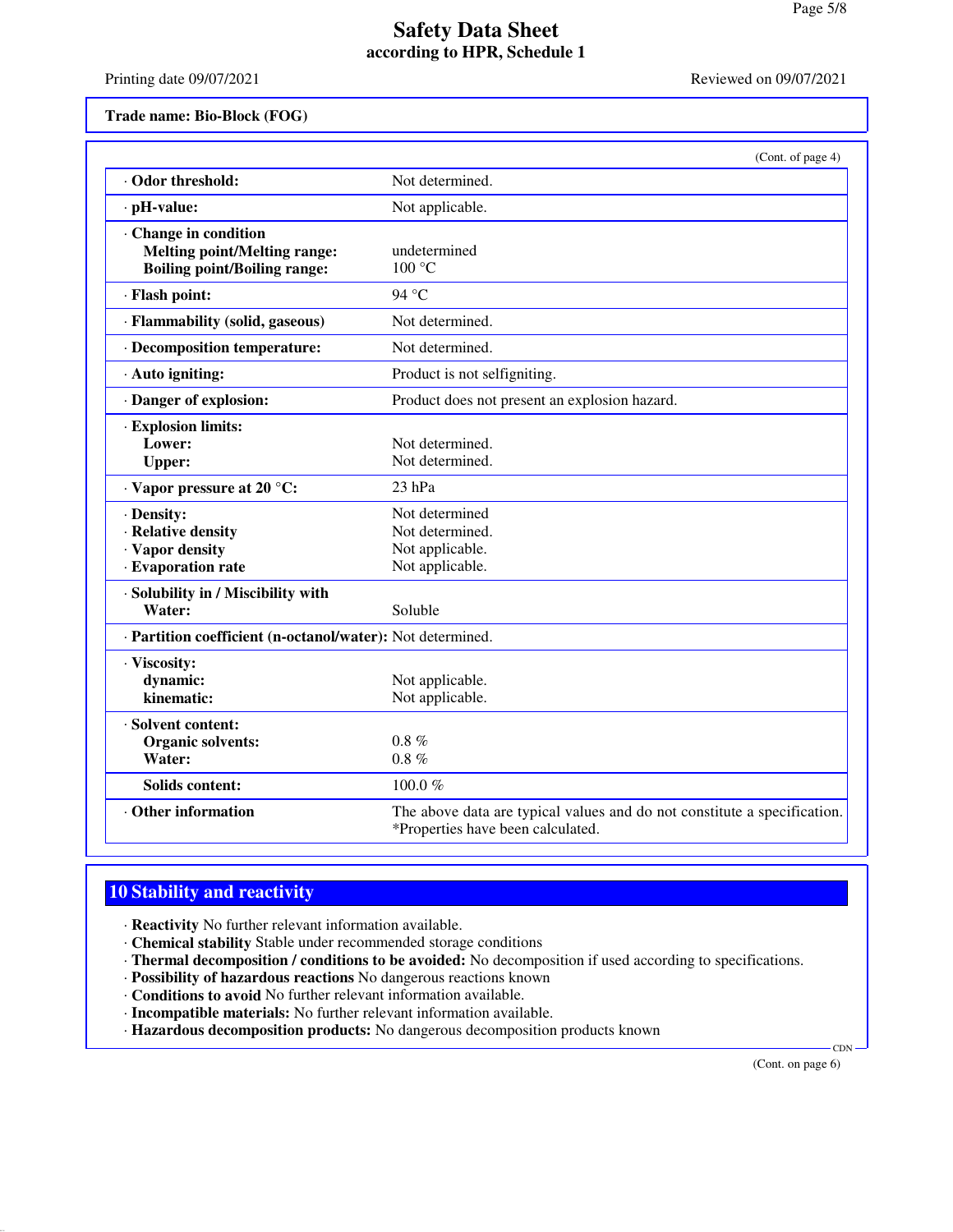Printing date 09/07/2021 **Reviewed on 09/07/2021** 

#### **Trade name: Bio-Block (FOG)**

(Cont. of page 5)

|  |  | 11 Toxicological information |
|--|--|------------------------------|
|  |  |                              |
|  |  |                              |
|  |  |                              |

· **Information on toxicological effects**

· **Acute toxicity:**

· **LD/LC50 values that are relevant for classification:**

**68603-42-9 Amides, coco, N,N-bis(hydroxyethyl)**

Oral LD50 1,600 mg/kg (rat)

Dermal  $|LD50| > 2,000$  mg/kg (rabbit)

**12179-04-3 borax pentahydrate** Oral LD50 3,300 mg/kg (rat)

Dermal LD50 2,000 mg/kg (rabbit)

**9014-01-1 Subtilisin**

Oral LD50 2,000 mg/kg (rat)

· **Primary irritant effect:**

· **on the eye:** Strong irritant with the danger of severe eye injury.

· **Sensitization:** Sensitization possible through inhalation.

· **Additional toxicological information:**

The product shows the following dangers according to the calculation method of the General EU Classification Guidelines for Preparations as issued in the latest version: Harmful

Irritant

· **Carcinogenic categories**

· **NTP (National Toxicology Program)**

None of the ingredients is listed.

## **12 Ecological information**

| · Aquatic toxicity:                                                        |                                                                            |  |
|----------------------------------------------------------------------------|----------------------------------------------------------------------------|--|
| 68603-42-9 Amides, coco, N,N-bis(hydroxyethyl)                             |                                                                            |  |
|                                                                            | LC50/96 h $\vert$ 6.7 mg/l (Danio rerio)                                   |  |
|                                                                            | LC50 / 24 h $\vert$ 3.3 mg/l (Daphnia)                                     |  |
|                                                                            | 68131-39-5 Alcohols, C12-15, ethoxylated                                   |  |
| LC50                                                                       | 1.4 mg/l (Pimephales promelas (Fathead minnow))                            |  |
| EC50                                                                       | 0.14 mg/l (Daphnia magna) (48 hours)                                       |  |
| ErC50                                                                      | 0.75 mg/l (Selenastrum capricornutum) (96 hours)                           |  |
| · Persistence and degradability No further relevant information available. |                                                                            |  |
| · Behavior in environmental systems:                                       |                                                                            |  |
| · Bioaccumulative potential No further relevant information available.     |                                                                            |  |
| · Mobility in soil No further relevant information available.              |                                                                            |  |
| · Results of PBT and vPvB assessment                                       |                                                                            |  |
| $\cdot$ <b>PBT:</b> Not applicable.                                        |                                                                            |  |
|                                                                            | $\mathbf{v} \cdot \mathbf{D} \mathbf{v} \cdot \mathbf{D} \cdot \mathbf{A}$ |  |

· **vPvB:** Not applicable. · **Other adverse effects** No further relevant information available.

(Cont. on page 7)

CDN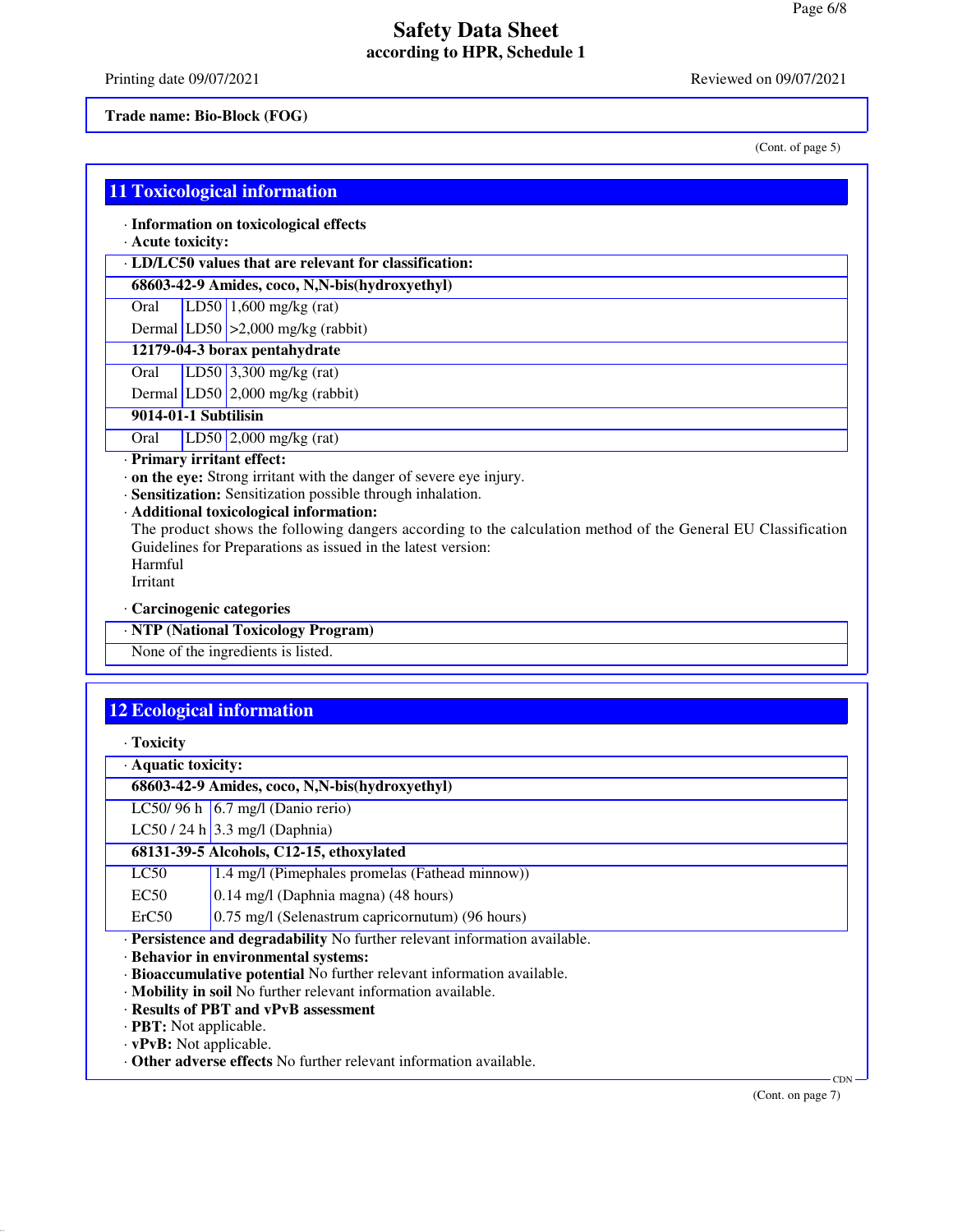Printing date 09/07/2021 **Reviewed on 09/07/2021** 

(Contd. of page 6)

**Trade name: Bio-Block (FOG)**

**13 Disposal considerations**

- · **Waste treatment methods**
- · **Recommendation** Dispose of in accordance with local, state, and federal regulations.
- · **Uncleaned packagings:**
- · **Recommendation:** Disposal must be made according to official regulations.
- · **Recommended cleansing agent:** Water, if necessary with cleansing agents.

### **14 Transport information**

| <b>· UN-Number</b><br>· DOT/TDG, ADR, IMDG, IATA                                    | not classified as dangerous goods |
|-------------------------------------------------------------------------------------|-----------------------------------|
| $\cdot$ UN proper shipping name<br>· DOT/TDG, ADR, IMDG, IATA                       | not classified as dangerous goods |
| Transport hazard class(es)                                                          |                                   |
| · DOT, ADR, ADN, IMDG, IATA<br>· Class                                              | not classified as dangerous goods |
| · Packing group<br>· DOT/TDG, ADR, IMDG, IATA                                       | not classified as dangerous goods |
| · Environmental hazards:                                                            | Not applicable.                   |
| · Special precautions for user                                                      | Not applicable.                   |
| · Transport in bulk according to Annex II of<br><b>MARPOL73/78 and the IBC Code</b> | Not applicable.                   |
| · UN "Model Regulation":                                                            | not classified as dangerous goods |
|                                                                                     |                                   |

## **15 Regulatory information**

- · **Safety, health and environmental regulations/legislation specific for the substance or mixture** No further relevant information available.
- · **TSCA (Toxic Substances Control Act)**

All ingredients are listed.

· **Canadian substance listings:**

· **Canadian Domestic Substances List (DSL): (Substances not listed)**

All ingredients are listed.

· **Canadian Non-Domestic Substances List (NDSL): (Substances not listed)**

None of the ingredients is listed.

· **GHS label elements** The product is classified and labeled according to the Globally Harmonized System (GHS). · **Hazard pictograms**



(Cont. on page 8)

**CDN**